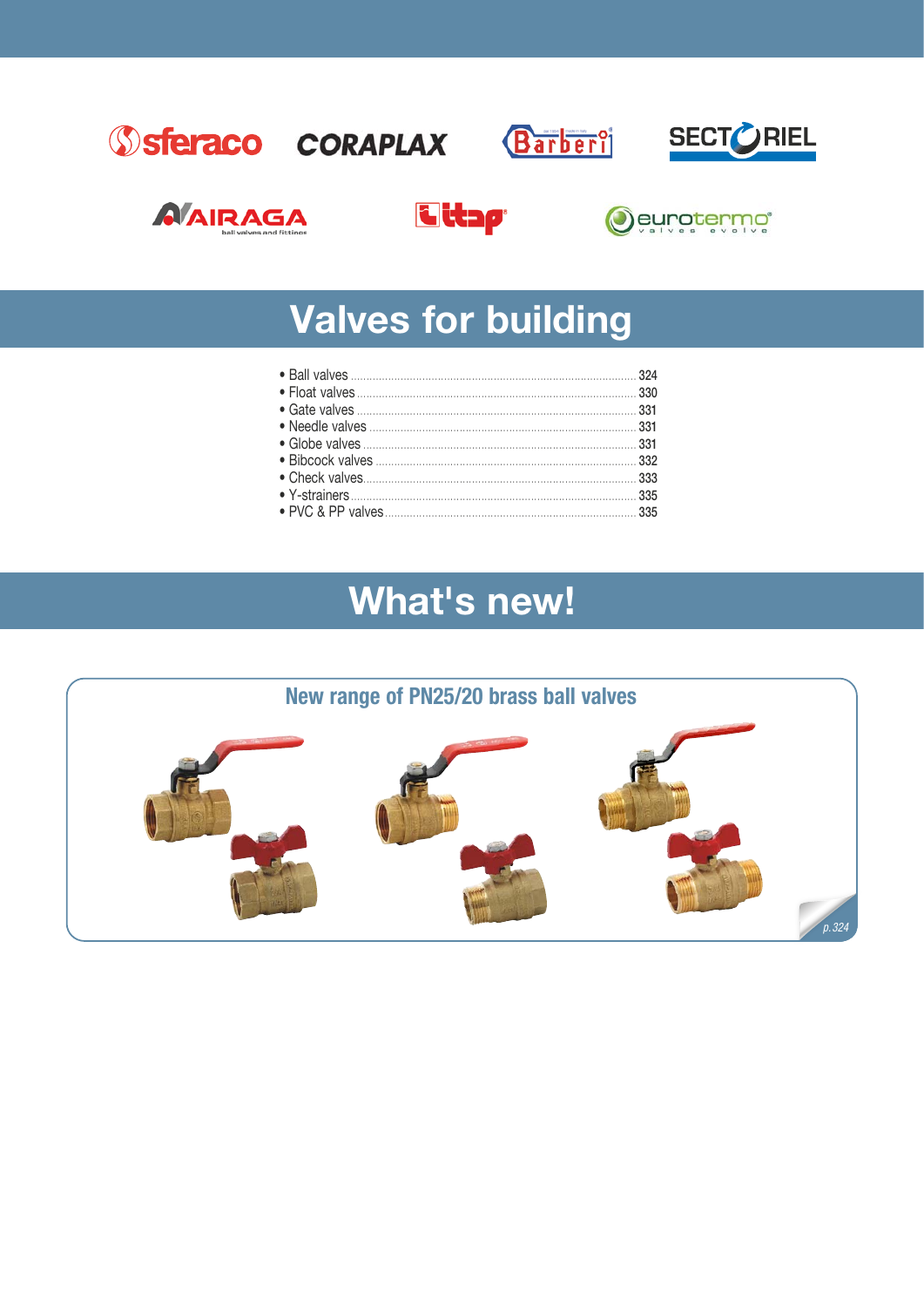# **Ball valves**

# **Sieraco**

# **PN25/20 NEW**



Excluded from 2014/68/EU Directive (article 4, §3) - CW617N brass body - PTFE gland pack & seats - Chrome-plated brass ball up to 3/4", stainless steel ball above - Standard bore - Anti-blowout stem - Tracking: "15S" marked on body - TS: -10°C/+120°C. **Complies with the 4MS Composition List & accepted metallic materials for potable drinking water.**<br> **A** Complies with the 4MS Composition List & accepted metallic materials for potable drinking water.



#### **Female/female 515 - Red steel lever**

**516 - Red butterfly handle**



| Ø                | 1/2"   | 3/4"   | 1"     | 1"1/4                    | 1"1/2  | 2 <sup>11</sup> | 2"1/2  |
|------------------|--------|--------|--------|--------------------------|--------|-----------------|--------|
| PS (bar)         | 25     | 25     | 25     | 20                       | 20     | 16              | 10     |
| pack             | 10     | 10     | 16     | 12                       | 8      |                 |        |
| 515 code         | 515004 | 515005 | 515006 | 515007                   | 515008 | 515009          | 515010 |
| pack             | 15     | 12     | 16     |                          |        |                 |        |
| 516 code         | 516004 | 516005 | 516006 | $\overline{\phantom{0}}$ | -      | $\overline{a}$  | -      |
| price $\epsilon$ |        |        |        |                          |        |                 |        |



# **Male/female**

**562 - Red steel lever**

#### **563 - Red butterfly handle**

| Ø                | 1/2"   | 3/4"   | 1"     | 1"1/4"                   | 1"1/2                    | 2 <sup>11</sup>          |
|------------------|--------|--------|--------|--------------------------|--------------------------|--------------------------|
| PS (bar)         | 25     | 25     | 25     | 20                       | 20                       | 16                       |
| pack             | 10     | 10     | 16     | 12                       | 8                        | 1                        |
| 562 code         | 562004 | 562005 | 562006 | 562007                   | 562008                   | 562009                   |
| pack             | 15     | 12     | 16     |                          |                          |                          |
| 563 code         | 563004 | 563005 | 563006 | $\overline{\phantom{0}}$ | $\overline{\phantom{0}}$ | $\overline{\phantom{a}}$ |
| price $\epsilon$ |        |        |        |                          |                          |                          |

#### **Male/male**

**572 - Red steel lever**

#### **573 - Red butterfly handle**



| Ø                | 1/2"   | 3/4"   | 1"     | 1"1/4          | 1"1/2                    | 2 <sup>11</sup>          |
|------------------|--------|--------|--------|----------------|--------------------------|--------------------------|
| PS (bar)         | 25     | 25     | 25     | 20             | 20                       | 16                       |
| pack             | 10     | 10     | 16     | 12             | 8                        |                          |
| 572 code         | 572004 | 572005 | 572006 | 572007         | 572008                   | 572009                   |
| pack             | 15     | 15     | 12     |                |                          |                          |
| 573 code         | 573004 | 573005 | 573006 | $\blacksquare$ | $\overline{\phantom{0}}$ | $\overline{\phantom{0}}$ |
| price $\epsilon$ |        |        |        |                |                          |                          |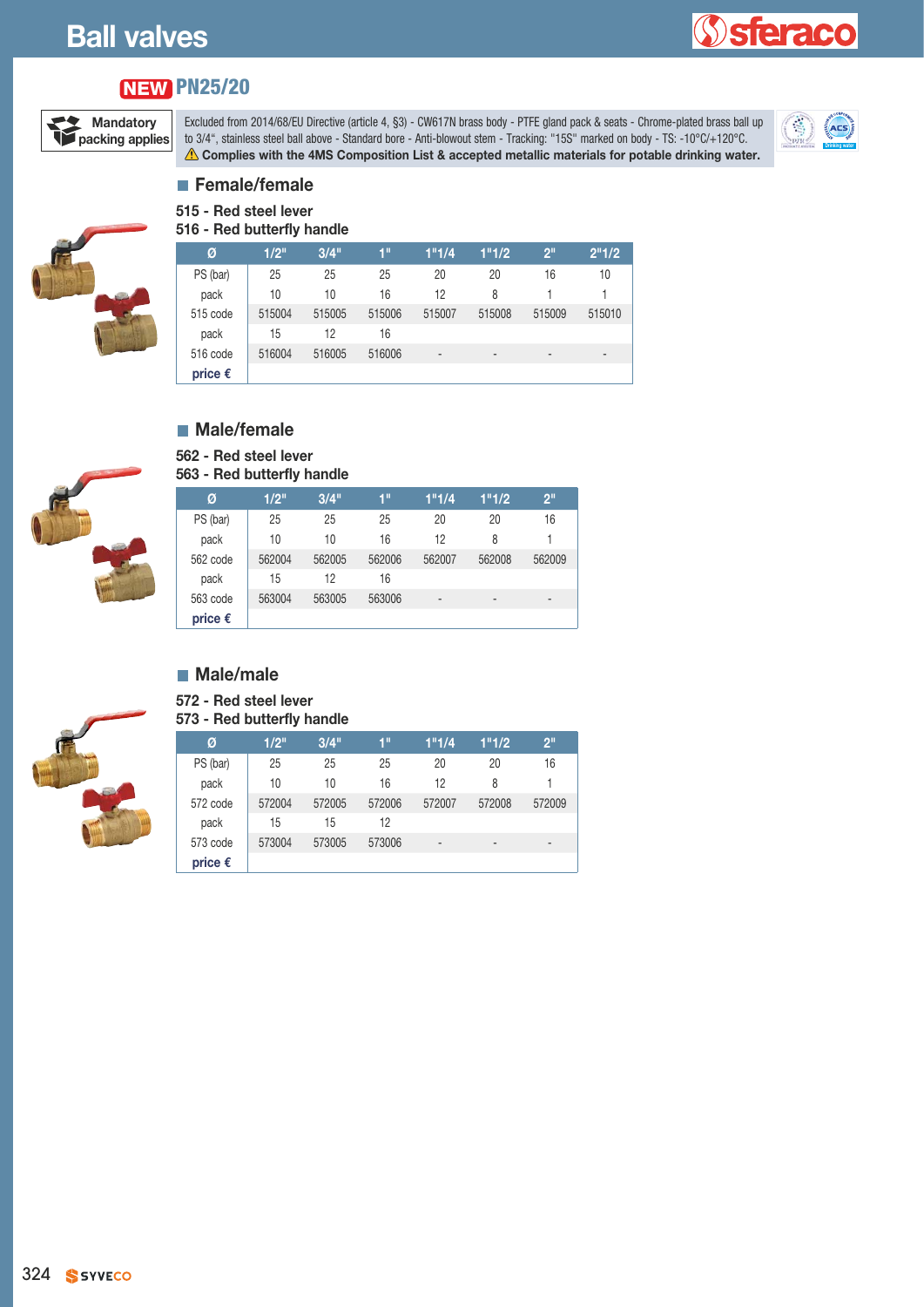# **STEIRCO**

# **PN30/20**

**Female/female**



Excluded from 2014/68/EU Directive (article 4, §3) - Nickel-plated CW617N brass body - PTFE gland pack & seats - Chromeplated brass ball - **Full bore** - Anti-blowout stem - Tracking: "80S" marked on body - PTFE gland pack & seats - Unrome-<br>plated brass ball - **Full bore** - Anti-blowout stem - Tracking: "80S" marked on body - TS: -10°C/+120





| 580 - Red steel lever<br>508 - Blue steel lever |        |        |        |        | 586 - Red butterfly handle<br>564 - Blue butterfly handle |        |        |                 |        |                 |                 |
|-------------------------------------------------|--------|--------|--------|--------|-----------------------------------------------------------|--------|--------|-----------------|--------|-----------------|-----------------|
| Ø                                               | 1/4"   | 3/8"   | 1/2"   | 3/4"   | 1"                                                        | 1"1/4  | 1"1/2  | 2 <sup>11</sup> | 2"1/2  | 3 <sup>11</sup> | 4 <sup>11</sup> |
| PS (bar)                                        | 30     | 30     | 30     | 30     | 30                                                        | 20     | 20     | 16              | 10     | 10              | 10              |
| pack                                            | $10*$  | $10*$  | $10*$  | $10*$  | 10                                                        | 8      | 6      | 4               | 4      | 4               |                 |
| 580 code                                        | 580002 | 580003 | 580004 | 580005 | 580006                                                    | 580007 | 580008 | 580009          | 580010 | 580011          | 580012          |
| 586 code                                        | 586002 | 586003 | 586004 | 586005 | 586006                                                    |        |        |                 |        |                 | -               |
| 508 code                                        | 508002 | 508003 | 508004 | 508005 | 508006                                                    | 508007 | 508008 | 508009          |        |                 | -               |
| 564 code                                        | 564002 | 564003 | 564004 | 564005 | 564006                                                    |        |        |                 |        |                 |                 |
| price $\epsilon$                                |        |        |        |        |                                                           |        |        |                 |        |                 |                 |



**Male/female 581 - Red steel lever 511 - Blue steel lever**

#### **587 - Red butterfly handle 533 - Blue butterfly handle**

| .                | וסעסו וסטופ אוש |        | <b>JUU - DIUG DULLGI IIV HAHUG</b> |        |        |                          |                          |                              |  |  |
|------------------|-----------------|--------|------------------------------------|--------|--------|--------------------------|--------------------------|------------------------------|--|--|
| Ø                | 1/4"            | 3/8"   | $1/2$ "                            | 3/4"   | 1"     | 1"1/4                    | 1"1/2                    | 2 <sup>11</sup>              |  |  |
| PS (bar)         | 30              | 30     | 30                                 | 30     | 30     | 20                       | 20                       | 16                           |  |  |
| pack             | $10*$           | $10*$  | $10*$                              | $10*$  | 10     | 8                        | 6                        | 4                            |  |  |
| 581 code         | 581002          | 581003 | 581004                             | 581005 | 581006 | 581007                   | 581008                   | 581009                       |  |  |
| 587 code         | 587002          | 587003 | 587004                             | 587005 | 587006 | $\overline{\phantom{0}}$ |                          | $\qquad \qquad \blacksquare$ |  |  |
| 511 code         | 511002          | 511003 | 511004                             | 511005 | 511006 | $\overline{\phantom{a}}$ | $\overline{\phantom{0}}$ | $\overline{\phantom{0}}$     |  |  |
| 533 code         | 533002          | 533003 | 533004                             | 533005 | 533006 |                          |                          | $\overline{\phantom{0}}$     |  |  |
| price $\epsilon$ |                 |        |                                    |        |        |                          |                          |                              |  |  |



#### **Male/male 582 - Red steel lever**

**529 - Blue steel lever**

#### **588 - Red butterfly handle 536 - Blue butterfly handle**

| Ø                | 3/8"   | 1/2"   | 3/4"   | 1"     | 1"1/4                    | 1"1/2                    | 2 <sup>11</sup>          |
|------------------|--------|--------|--------|--------|--------------------------|--------------------------|--------------------------|
| PS (bar)         | 30     | 30     | 30     | 30     | 20                       | 20                       | 16                       |
| pack             | $10*$  | $10*$  | $10*$  | 10     | 8                        | 6                        | 4                        |
| 582 code         | 582003 | 582004 | 582005 | 582006 | 582007                   | 582008                   | 582009                   |
| 588 code         | 588003 | 588004 | 588005 | 588006 |                          |                          |                          |
| 529 code         | 529003 | 529004 | 529005 | 529006 | $\overline{\phantom{0}}$ | $\overline{\phantom{0}}$ | $\overline{\phantom{0}}$ |
| 536 code         | 536003 | 536004 | 536005 | 536006 | $\overline{\phantom{a}}$ | $\overline{\phantom{0}}$ | $\overline{\phantom{0}}$ |
| price $\epsilon$ |        |        |        |        |                          |                          |                          |



#### **Female/female - With drainer 585 - Red steel lever 560 - Red butterfly handle**

| Ø                | 1/2"   | 3/4"   | 1"     | 1"1/4                        | 1"1/2                    | 2 <sup>11</sup>          |
|------------------|--------|--------|--------|------------------------------|--------------------------|--------------------------|
| PS (bar)         | 30     | 30     | 30     | 20                           | 20                       | 16                       |
| pack             | 10     | 10     | 10     | 8                            | 6                        | 4                        |
| 585 code         | 585004 | 585005 | 585006 | 585007                       | 585008                   | 585009                   |
| 560 code         | 560004 | 560005 | 560006 | $\qquad \qquad \blacksquare$ | $\overline{\phantom{0}}$ | $\overline{\phantom{a}}$ |
| price $\epsilon$ |        |        |        |                              |                          |                          |



#### **Spare stem extension**

For PN30/20 series, except butterfly handle valves.

| Ø                | 3/8"    | 1/2"    | 3/4"    | чш      | 1"1/4   | 1"1/2   | ייפ     |
|------------------|---------|---------|---------|---------|---------|---------|---------|
| code             | 9812330 | 9812331 | 9812331 | 9812332 | 9812333 | 9812333 | 9812334 |
| price $\epsilon$ |         |         |         |         |         |         |         |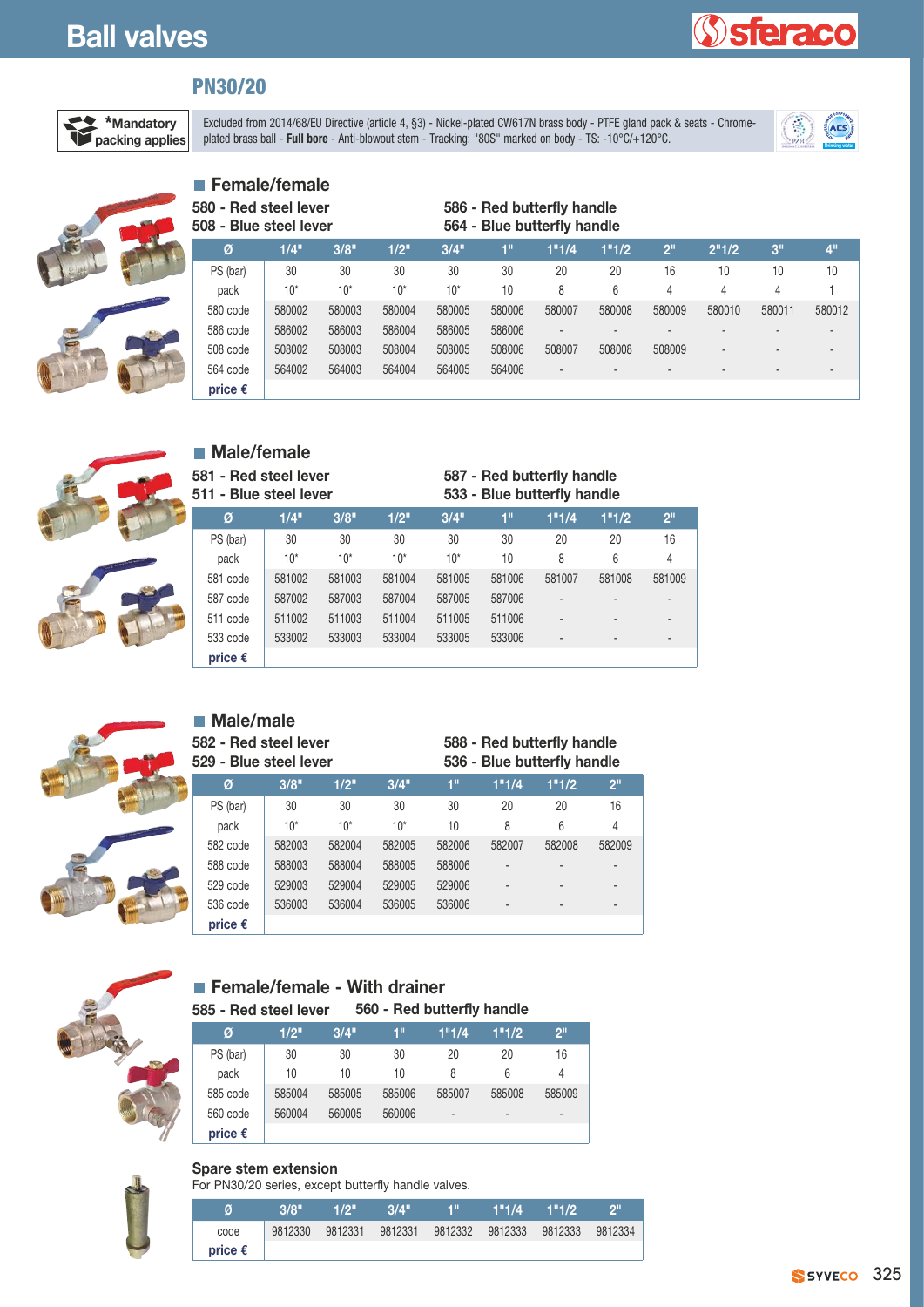# **Ball valves**

**packing applies** 





## **PN40/30 - Lead-free brass**

Excluded from 2014/68/EU Directive (article 4, §3) - Nickel-plated **lead-free** CW510L brass body - PTFE gland pack & seats - Chrome-plated brass ball up to 1/2", stainless steel ball above - **Full bore** - Anti-blowout stem - Tracking: "9SP" marked on body - TS: -10°C/+120°C.



**Complies with the 4MS Composition List & accepted metallic materials for potable drinking water.**



#### **Female/female**

| 509 - Red steel lever |        |        |         |        | 525 - Red butterfly handle |                |                          |                          |                          |                |                          |  |
|-----------------------|--------|--------|---------|--------|----------------------------|----------------|--------------------------|--------------------------|--------------------------|----------------|--------------------------|--|
| Ø                     | 1/4"   | 3/8"   | $1/2$ " | 3/4"   | 1"                         | 1"1/4          | 1"1/2                    | 2 <sup>11</sup>          | 2"1/2                    | 3"             | 4"                       |  |
| PS (bar)              | 40     | 40     | 40      | 40     | 40                         | 30             | 25                       | 20                       | 10                       | 10             | 10                       |  |
| pack                  | $10*$  | $10*$  | $10*$   | $10*$  | 10                         | 8              | 6                        | 4                        |                          |                |                          |  |
| 509 code              | 509002 | 509003 | 509004  | 509005 | 509006SF                   | 509007         | 509008SF                 | 509009                   | 509010SF                 | 509011         | 509012SF                 |  |
| 525 code              | 525002 | 525003 | 525004  | 525005 | 525006                     | $\overline{a}$ | $\overline{\phantom{a}}$ | $\overline{\phantom{0}}$ | $\overline{\phantom{a}}$ | $\overline{a}$ | $\overline{\phantom{0}}$ |  |
| price $\epsilon$      |        |        |         |        |                            |                |                          |                          |                          |                |                          |  |



#### **Male/female**

| 571 - Red steel lever |        |        |        |        | 570 - Red butterfly handle |        |                          |                          |
|-----------------------|--------|--------|--------|--------|----------------------------|--------|--------------------------|--------------------------|
| Ø                     | 1/4"   | 3/8"   | 1/2"   | 3/4"   | 1"                         | 1"1/4  | 1"1/2                    | 2 <sup>11</sup>          |
| PS (bar)              | 40     | 40     | 40     | 40     | 40                         | 30     | 25                       | 20                       |
| pack                  | 10     | 10     | 10     | 10     | 10                         | 8      | 6                        | 4                        |
| 571 code              | 571002 | 571003 | 571004 | 571005 | 571006                     | 571007 | 571008                   | 571009                   |
| 570 code              | 570002 | 570003 | 570004 | 570005 | 570006                     |        | $\overline{\phantom{0}}$ | $\overline{\phantom{0}}$ |
| price $\epsilon$      |        |        |        |        |                            |        |                          |                          |



#### **Male/male**

| 566 - Red steel lever |        |        |        | 565 - Red butterfly handle |                          |        |                          |  |  |
|-----------------------|--------|--------|--------|----------------------------|--------------------------|--------|--------------------------|--|--|
| Ø                     | 3/8"   | 1/2"   | 3/4"   | 1"                         | 1"1/4                    | 1"1/2  | 2 <sup>11</sup>          |  |  |
| PS (bar)              | 40     | 40     | 40     | 40                         | 30                       | 25     | 20                       |  |  |
| pack                  | 10     | 10     | 10     | 10                         | 8                        | 6      | 4                        |  |  |
| 566 code              | 566003 | 566004 | 566005 | 566006                     | 566007                   | 566008 | 566009                   |  |  |
| 565 code              | 565003 | 565004 | 565005 | 565006                     | $\overline{\phantom{0}}$ |        | $\overline{\phantom{0}}$ |  |  |
| price $\epsilon$      |        |        |        |                            |                          |        |                          |  |  |



#### **Female/female - With drainer**

| 510 - Red steel lever |        |        |        | 530 - Red butterfly handle |        |                 |  |
|-----------------------|--------|--------|--------|----------------------------|--------|-----------------|--|
| Ø                     | 1/2"   | 3/4"   | 1"     | 1"1/4                      | 1"1/2  | 2 <sup>11</sup> |  |
| PS (bar)              | 40     | 40     | 40     | 30                         | 20     | 20              |  |
| pack                  | 10     | 10     | 10     | 8                          | 6      | 4               |  |
| 510 code              | 510004 | 510005 | 510006 | 510007                     | 510008 | 510009          |  |
| 530 code              | 530004 | 530005 | 530006 | $\overline{a}$             |        |                 |  |
| price $\epsilon$      |        |        |        |                            |        |                 |  |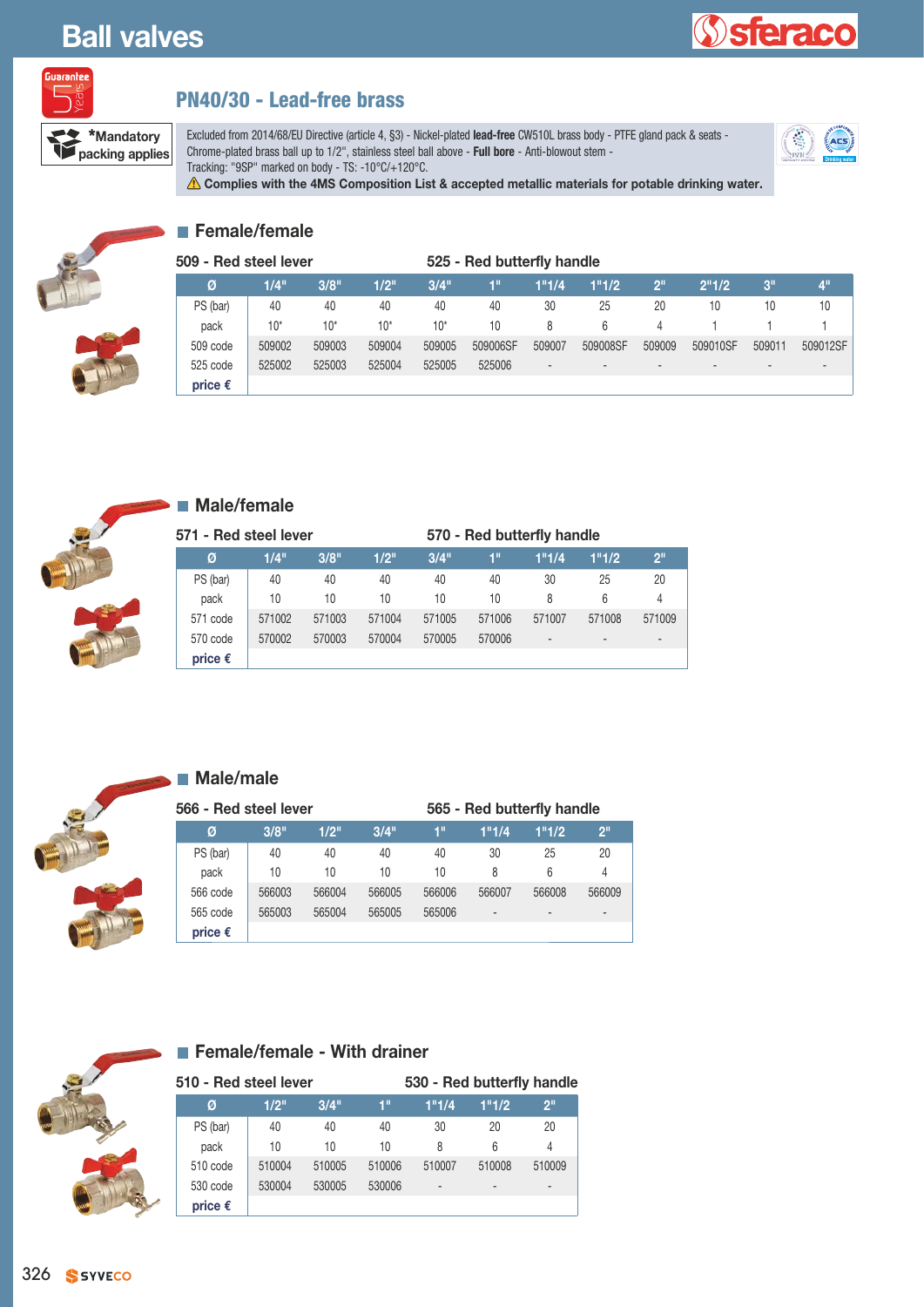# **Ball valves**

# eraco



#### **PN40/30 - NF**

Excluded from 2014/68/EU Directive (article 26) - Nickel-plated CW617N brass body **packing applies** PTFE doubletightness gland pack & seats - EPDM o-ring - Chrome-plated CW617N brass ball - **Full bore** - **Property of the Seats** of the property of the property of the property of the property of the prope Large flat bearing - Corrosion resistant handle & nut - Tracking: Airaga marked on body & handle - TS: -5°C/+90°C.



## **Female/female**

| 577 - Green steel lever |         |        |         |        | 578 - Green aluminium butterfly handle |                          |        |                 |  |
|-------------------------|---------|--------|---------|--------|----------------------------------------|--------------------------|--------|-----------------|--|
| Ø                       | $1/4$ " | 3/8"   | $1/2$ " | 3/4"   | 1"                                     | 1"1/4                    | 1"1/2  | 2 <sup>11</sup> |  |
| PS (bar)                | 40      | 40     | 40      | 40     | 25                                     | 25                       | 16     | 16              |  |
| pack                    | $10*$   | 10*    | $10*$   | $10*$  | 10                                     | 8                        | 6      | 4               |  |
| 577 code                | 577002  | 577003 | 577004  | 577005 | 577006                                 | 577007                   | 577008 | 577009          |  |
| 578 code                | 578002  | 578003 | 578004  | 578005 | 578006                                 | $\overline{\phantom{0}}$ |        |                 |  |
| price $\epsilon$        |         |        |         |        |                                        |                          |        |                 |  |

## **Male/female**

| 528 - Green steel lever |                  |        |        |        |        | 569 - Green aluminium butterfly handle |        |        |                |  |
|-------------------------|------------------|--------|--------|--------|--------|----------------------------------------|--------|--------|----------------|--|
|                         | Ø                | 1/4"   | 3/8"   | 1/2"   | 3/4"   | 1"                                     | 1"1/4  | 1"1/2  | $2^{\circ}$    |  |
|                         | PS (bar)         | 40     | 40     | 40     | 40     | 25                                     | 25     | 16     | 16             |  |
|                         | pack             | 10     | 10     | 10     | 10     | 10                                     | 6      |        |                |  |
|                         | 528 code         | 528002 | 528003 | 528004 | 528005 | 528006                                 | 528007 | 528008 | 528009         |  |
|                         | 569 code         | 569002 | 569003 | 569004 | 569005 | 569006                                 |        |        | $\overline{a}$ |  |
|                         | price $\epsilon$ |        |        |        |        |                                        |        |        |                |  |



#### **Male/male**

| 567 - Green steel lever |        |        | 568 - Green aluminium butterfly handle |        |                          |        |                 |
|-------------------------|--------|--------|----------------------------------------|--------|--------------------------|--------|-----------------|
| Ø                       | 3/8"   | 1/2"   | $3/4$ "                                | 1"     | 1"1/4                    | 1"1/2  | 2 <sup>11</sup> |
| PS (bar)                | 40     | 40     | 40                                     | 25     | 25                       | 16     | 16              |
| pack                    | 10     | 10     | 10                                     | 10     | 6                        |        |                 |
| 567 code                | 567003 | 567004 | 567005                                 | 567006 | 567007                   | 567008 | 567009          |
| 568 code                | 568003 | 568004 | 568005                                 | 568006 | $\overline{\phantom{a}}$ |        |                 |
| price $\epsilon$        |        |        |                                        |        |                          |        |                 |



2

2

T port

| <b>3 way valves</b> |  |
|---------------------|--|
|---------------------|--|

Excluded from 2014/68/EU Directive (article 4, §3) - Nickel-plated CW617N brass body - PTFE gland pack - Chrome-plated brass ball - 3 way tightness - PS: 16 bar - TS: -10°C/+120°C.

| 513 - PN16 L-port |        |        |         | 514 - PN16 T-port |        |        |        |                 |
|-------------------|--------|--------|---------|-------------------|--------|--------|--------|-----------------|
| Ø                 | 1/4"   | 3/8"   | $1/2$ " | 3/4"              | 1"     | 1"1/4  | 1"1/2  | 2 <sup>11</sup> |
| 513 code          | 513002 | 513003 | 513004  | 513005            | 513006 | 513007 | 513008 | 513009          |
| 514 code          | 514002 | 514003 | 514004  | 514005            | 514006 | 514007 | 514008 | 514009          |
| price $\epsilon$  |        |        |         |                   |        |        |        |                 |



Excluded from 2014/68/EU Directive (article 4, §3) - Nickel-plated CW617N brass body - CW614N ball - PTFE gland pack & ball seat - FKM o-ring - Carbon steel handle - L-port: full bore - T-port: standard bore - PS: 25 bar - Excluded from 2014/68/EU Directive (article 4, §3) - Nickel-plated CW617N brass body - CW614N ball -<br>PTFE gland pack & ball seat - FKM o-ring - Carbon steel handle - L-port: full bore - T-port: standard bore - PS: 25 bar -



| 534 - PN25 L-port |        |        |         |         | 535 - PN25 T-port |        |        |        |             |
|-------------------|--------|--------|---------|---------|-------------------|--------|--------|--------|-------------|
| Ø                 | 1/4"   | 3/8"   | $1/2$ " | $3/4$ " | TL                | 1"1/4  | 1"1/2  | ייפ    | $3^{\circ}$ |
| 534 code          | 534002 | 534003 | 534004  | 534005  | 534006            | 534007 | 534008 | 534009 | 534011      |
| 535 code          | 535002 | 535003 | 535004  | 535005  | 535006            | 535007 | 535008 | 535009 | 535011      |
| price $\epsilon$  |        |        |         |         |                   |        |        |        |             |

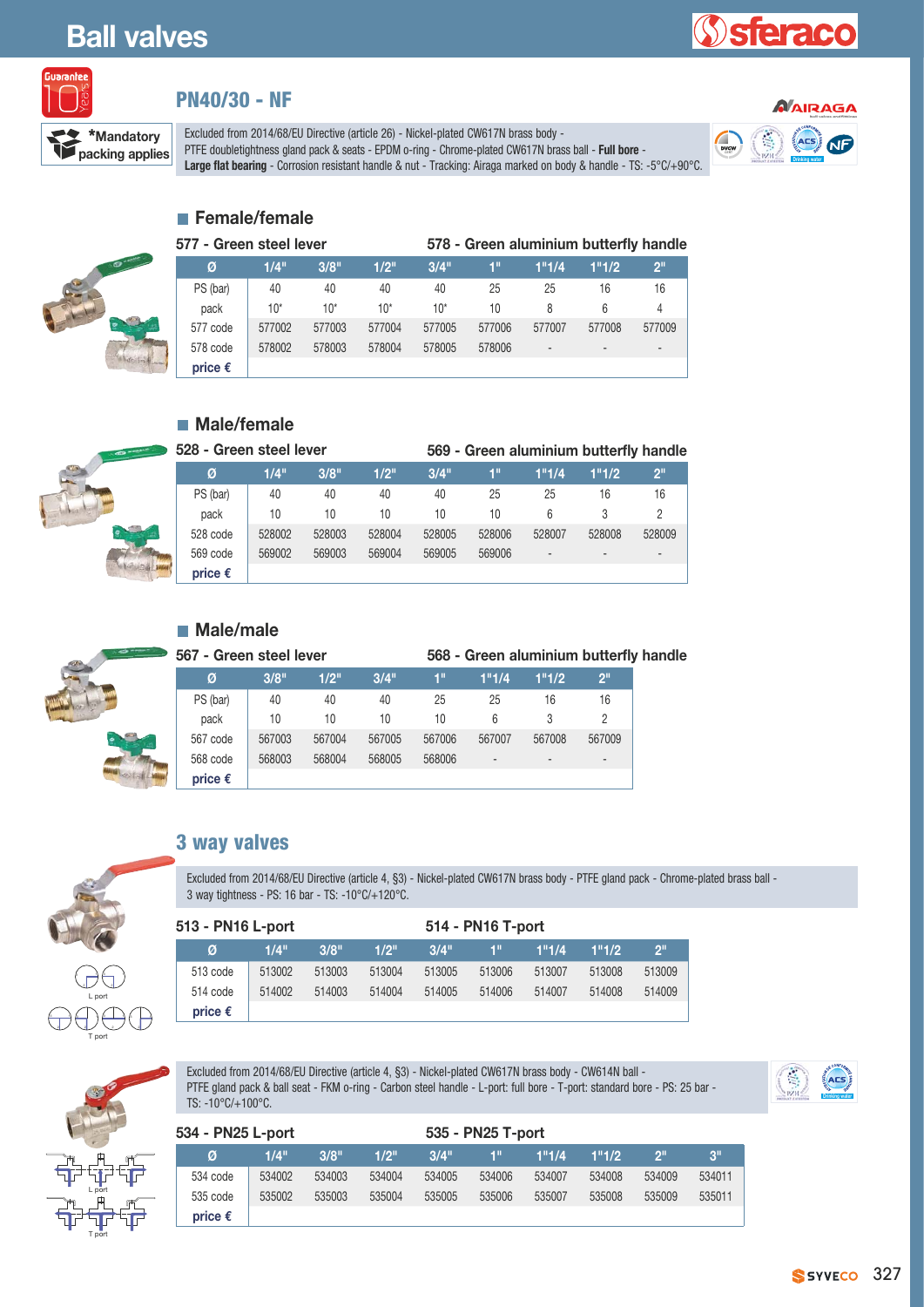## **Stem extension valves**

PN25/20 - Excluded from 2014/68/EU Directive (article 4, §3) - Nickel-plated CW617N brass body -PTFE gland pack & seats - Chrome-plated brass ball - Reversible handle - **Full bore** - Tracking: "80S" marked on body - FINZ9/20 - Excluded from 2014/66/ED Directive (article 4, §3) - Nickel-plated Cw61/N brass body -<br>PTFE gland pack & seats - Chrome-plated brass ball - Reversible handle - **Full bore** - Tracking: "80S" marked on body -



**sferaco** 



|   | <b>Female/female</b> |  |  |
|---|----------------------|--|--|
| . |                      |  |  |

**615 - Red steel lever 6151 - Blue steel lever**

| Ø                | 3/8"                         | $1/2$ " | 3/4"   | 1"                       | 1"1/4                        | 1"1/2                    | 2 <sup>11</sup> |
|------------------|------------------------------|---------|--------|--------------------------|------------------------------|--------------------------|-----------------|
| PS (bar)         | 30                           | 30      | 30     | 30                       | 20                           | 20                       | 16              |
| $H$ (mm)         | 50                           | 50      | 50     | 60                       | 70                           | 70                       | 70              |
| pack             | 10                           | 10      | 8      | 5                        | 4                            | 3                        |                 |
| 615 code         | 615003                       | 615004  | 615005 | 615006                   | 615007                       | 615008                   | 615009          |
| 6151 code        | $\qquad \qquad \blacksquare$ | 615104  | 615105 | 615106                   | 615107                       | 615108                   | 615109          |
| 617 code         | $\qquad \qquad \blacksquare$ | 617004  | 617005 | $\overline{\phantom{a}}$ | $\qquad \qquad \blacksquare$ | $\overline{\phantom{a}}$ | $\overline{a}$  |
| price $\epsilon$ |                              |         |        |                          |                              |                          |                 |



#### **Male/female**

**616 - Red steel lever 6161 - Blue steel lever**

#### **618 - Red butterfly handle**

**617 - Red butterfly handle**

| Ø                | 3/8"   | $1/2$ " | 3/4"   | 1"                           | 1"1/4  | 1"1/2                    | 2 <sup>11</sup>          |
|------------------|--------|---------|--------|------------------------------|--------|--------------------------|--------------------------|
| PS (bar)         | 30     | 30      | 30     | 30                           | 20     | 20                       | 16                       |
| $H$ (mm)         | 50     | 50      | 50     | 60                           | 70     | 70                       | 70                       |
| pack             | 10     | 10      | 8      | 5                            | 4      | 3                        |                          |
| 616 code         | 616003 | 616004  | 616005 | 616006                       | 616007 | 616008                   | 616009                   |
| 6161 code        | -      | 616104  | 616105 | 616106                       | 616107 | 616108                   | 616109                   |
| 618 code         | -      | 618004  | 618005 | $\qquad \qquad \blacksquare$ | -      | $\overline{\phantom{0}}$ | $\overline{\phantom{a}}$ |
| price $\epsilon$ |        |         |        |                              |        |                          |                          |

## **Male/male**

#### **609 - Red steel lever**



## **Valve for gas**

**620 - Female/female**

*NAIRAGA* Excluded from 2014/68/EU Directive (article 1, §2fV) - Valve for public gas network - Class MOP 5 - CW617N brass body Anti-blowout stem - Chrome-plated brass ball - PTFE seats - NBR o-ring on stem - PS: 0 to 5 bar - TS: -5°C/+60°C.

# NE



**GAS**

| Ø                | 1/2"   | 3/4"   | 4 !!   | 1"1/4  | 1"1/2  | 2 <sup>11</sup> |
|------------------|--------|--------|--------|--------|--------|-----------------|
| pack             | 10     | 10     | 10     | b      |        |                 |
| code             | 620004 | 620005 | 620006 | 620007 | 620008 | 620009          |
| price $\epsilon$ |        |        |        |        |        |                 |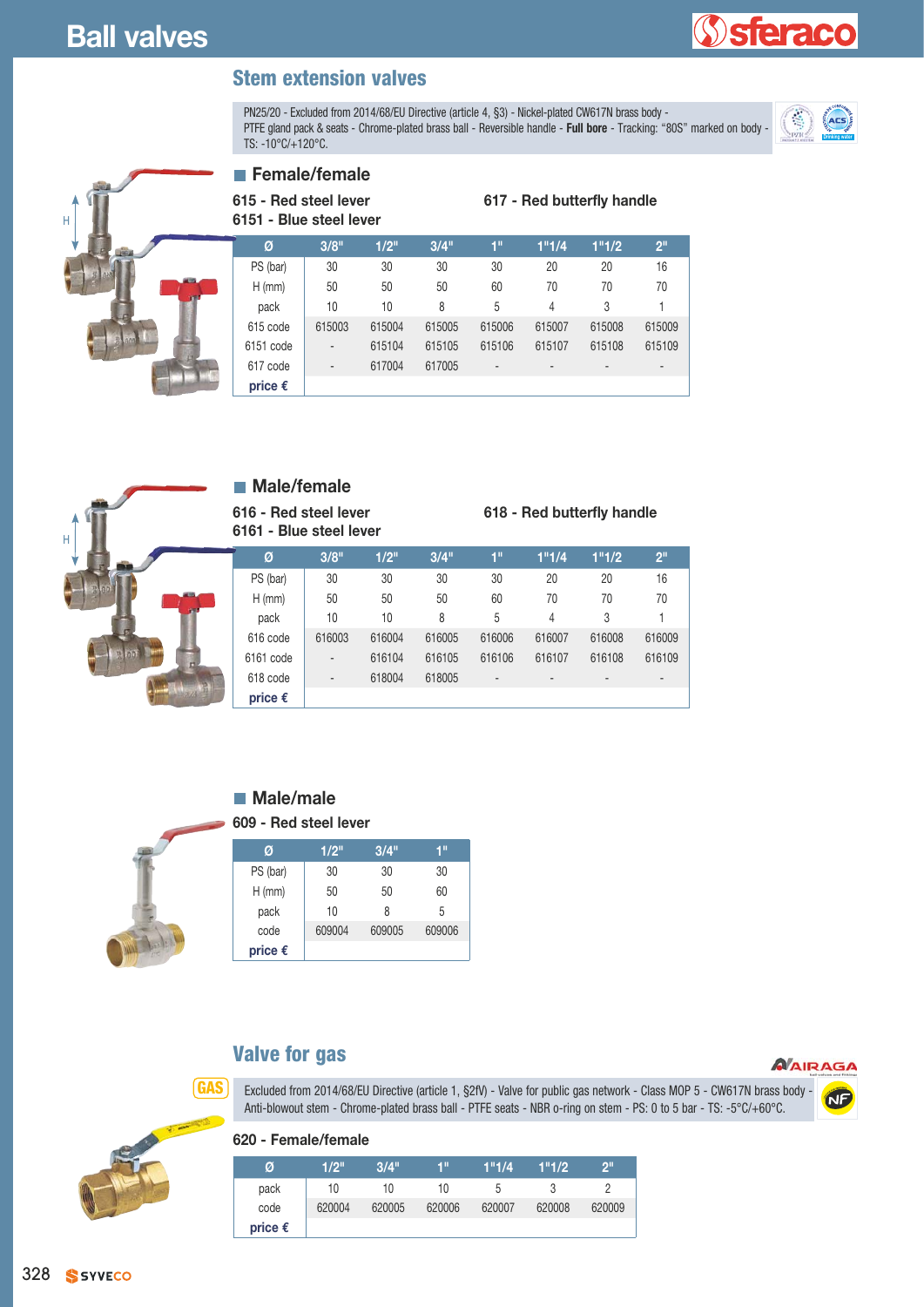

## **Mini valves**

Excluded from 2014/68/EU Directive (article 4, §3) - Nickel-plated CW617N brass body - PTFE ball seats - Aluminium handle - Anti-blowout stem - PS: 16 bar - TS: -10°C/+90°C.



#### **677 - Female/female**

**697 - Female/female with exhaust hole**

| e<br>G |
|--------|
|        |
|        |
|        |

# **Ø 1/4" 3/8" 1/2"**

| 677 code         |        | 677002 677003 | 677004 |
|------------------|--------|---------------|--------|
| 697 code         | 697002 | 697003        | 697004 |
| price $\epsilon$ |        |               |        |

#### **690 - Male/male**

| Ø                | 1/4"   | 3/8"   | 1/2"   |
|------------------|--------|--------|--------|
| code             | 690002 | 690003 | 690004 |
| price $\epsilon$ |        |        |        |

# $\sqrt{N}$

|  | 674 - Male/female                   |
|--|-------------------------------------|
|  | 694 - Male/female with exhaust hole |

| Ø                | 1/4"   | 3/8"   | 1/2"   |
|------------------|--------|--------|--------|
| 674 code         | 674002 | 674003 | 674004 |
| 694 code         | 694002 |        | 694004 |
| price $\epsilon$ |        |        |        |

# **Mini valves for compressed air**

**COMPRESSED AIR**

Excluded from 2014/68/EU Directive (article 4, §3) - PN16 - Chrome-plated CW617N brass body - PTFE seats - FKM o-ring - Bore: 5,5 mm - TS: -10°C/+90°C.



## **Water meter valves**



Oeurotermo

Excluded from 2014/68/EU Directive (article 4, §3) - Chrome-plated brass ball - CW617N brass body - PTFE gland pack & ball seats - PS: 20 bar - TS: -10°C/+120° C.



#### **635 - Female/female**

| Ø free nut       | 3/4"   | 3/4"   |
|------------------|--------|--------|
| ⅠØ connection    | 1/2"   | 3/4"   |
| pack             | 10     | 10     |
| code             | 635054 | 635055 |
| price $\epsilon$ |        |        |

#### **638 - Female/female with lock & key**

| Ø free nut          | 3/4"   |
|---------------------|--------|
| <b>Ø</b> connection | 3/4"   |
| code                | 638055 |
| price $\epsilon$    |        |

#### **636 - Male/female**

| Ø free nut       | 1/2"   | 3/4"   | 3/4"   | 3/4"   |
|------------------|--------|--------|--------|--------|
| Ø connection     | 1/2"   | 1/2"   | 3/4"   | 1"     |
| pack             | 10     | 10     | 10     | 10     |
| code             | 636044 | 636054 | 636055 | 636056 |
| price $\epsilon$ |        |        |        |        |

#### **637 - Male/female with lock & key**

| Ø free nut       | 3/4"    | 3/4"   | 3/4"   | 4 !!   |
|------------------|---------|--------|--------|--------|
| Ø connection     | $1/2$ " | 3/4"   | 4 !!   | 4 !!   |
| code             | 637054  | 637055 | 637056 | 637066 |
| price $\epsilon$ |         |        |        |        |

## **Union fitting valve**

Excluded from 2014/68/EU Directive (article 4, §3) - Nickel-plated CW617N brass body - PTFE seats - NBR o-ring on stem - Aluminium handle - **Full bore** - Anti-blowout stem - PS: 25 bar - TS: -10°C/+80°C.



| 524 - Male/female |  |
|-------------------|--|
|-------------------|--|

| Ø                | 1/2"   | 3/4"   | 1"     | 1"1/4  |
|------------------|--------|--------|--------|--------|
| pack             | 10     | 10     | 10     | 6      |
| code             | 524004 | 524005 | 524006 | 524007 |
| price $\epsilon$ |        |        |        |        |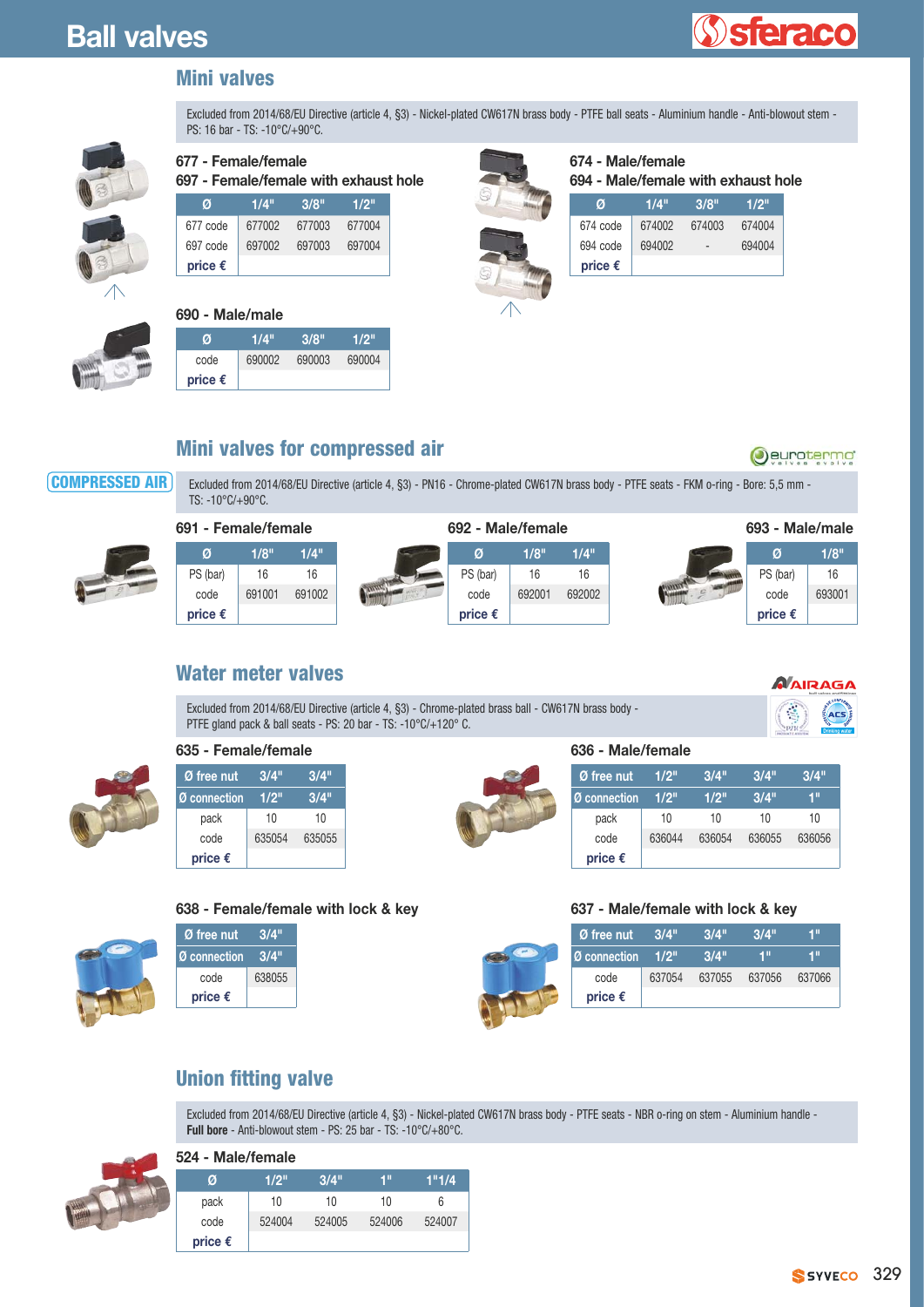# **Sieracc**

#### **Other valves**

Excluded from 2014/68/EU Directive (article 4, §3) - CW617N brass body - PTFE gland pack & seats - Chrome-plated brass ball - Aluminium handle - PS: 16 bar - TS: -10°C/+120°C.



# **555A - Male/male & male/female**

| high Ø           | $1/2$ "M | $1/2$ "F | $3/4$ "M | $3/4$ "M |
|------------------|----------|----------|----------|----------|
| low@             | $1/2$ "M | $1/2$ "M | $1/2$ "M | $3/4$ "M |
| pack             | 10       | 10       | 10       | 10       |
| code             | 555040   | 555044   | 555043   | 555055   |
| price $\epsilon$ |          |          |          |          |

Excluded from 2014/68/EU Directive (article 4, §3) - CW617N brass body.

#### **Valve with probe holder outlet**

| И                | 1/2"    | 3/4"    | 4 II    |
|------------------|---------|---------|---------|
| code             | 9811004 | 9811005 | 9811006 |
| price $\epsilon$ |         |         |         |

# **Distribution manifold valves**

Excluded from 2014/68/EU Directive (article 4, §3) - CW617N brass body - For flat bearing manifolds.



| PS: 25 bar -     | 633 - Male/female<br>TS: -10°C/+120°C.<br>$1/2$ " |                |  |                  | Male/female standard<br>TS: 0°C/+80°C. |                       | 678 - Female/male<br>PS: 25 bar -<br>TS: -10°C/+100°C. |        |  |
|------------------|---------------------------------------------------|----------------|--|------------------|----------------------------------------|-----------------------|--------------------------------------------------------|--------|--|
| Ø free nut       |                                                   |                |  | Ø free nut       | $1/2$ "                                |                       | Ø                                                      | 1/2"   |  |
| $Ø$ male         | $1/2$ "                                           |                |  | Ø male           | $1/2$ "                                |                       | pack                                                   | 10     |  |
| pack             | 10                                                |                |  | pack             | 10                                     |                       | code                                                   | 678004 |  |
| code             | 633044                                            | ACS            |  | code             | VANP2E                                 | ACS                   | price $\epsilon$                                       |        |  |
| price $\epsilon$ |                                                   | Drinking water |  | price $\epsilon$ |                                        | <b>Drinking water</b> |                                                        |        |  |

# **Float valves**

Excluded from 2014/68/EU Directive (article 4, §3) - ACS certification for ref. 491 only - Stainless steel inner mechanism - Excluded from 2014/68/EU Directive (article 4, §3) - ACS certification for ref. 491 only - Stainless steel inner mechanism -<br>EPDM gasket - PS: 5-10 bar depending on DN - TS: Copper float: 0°C/+80°C or PE float: 0°C/+60°C.



**Price** 

| <b>START</b> | $\overline{\phantom{0}}$<br>$\blacktriangledown'$ |
|--------------|---------------------------------------------------|
|              | 7                                                 |

 $\Delta$ 

| 490 - Brass body - PE float  |        |        | 491 - Brass body - Copper float |        |                 |        |  |  |  |
|------------------------------|--------|--------|---------------------------------|--------|-----------------|--------|--|--|--|
| Ø male                       | 1/2"   | 3/4"   | 1"1/4                           | 1"1/2  | 2 <sup>11</sup> |        |  |  |  |
| Ø float                      | 120    | 150    | 180                             | 220    | 220             | 300    |  |  |  |
| 490 code<br>price $\epsilon$ | 490004 | 490005 | 490006                          | 490007 | 490008          | 490009 |  |  |  |
| 491 code<br>price $\epsilon$ | 491004 | 491005 | 491006                          | 491007 | 491008          | 491009 |  |  |  |

Excluded from 2014/68/EU Directive (article 4, §3) - PVC-U body - EPDM or FKM seat & gasket - PE float - Stainless steel stem - PS: 10 bar up to DN32, 5 bar above - TS: 0°C/+60°C.

Ы

| <b>RF1 - PVC-U</b>                                                              |    |    |     |    |    |    |    |    |
|---------------------------------------------------------------------------------|----|----|-----|----|----|----|----|----|
| $d$ (mm)                                                                        | 20 | 25 | 32. | 40 | 60 | 63 | 75 | 90 |
| <b>DN</b>                                                                       | 15 | 20 | 25  | 32 | 40 | 50 | 65 | 80 |
| EPDM gaskets code   6200RT015 6200RT020 6200RT025 6200RT032 6200RT040 6200RT050 |    |    |     |    |    |    |    |    |
| price $\epsilon$                                                                |    |    |     |    |    |    |    |    |



*NAIRAGA*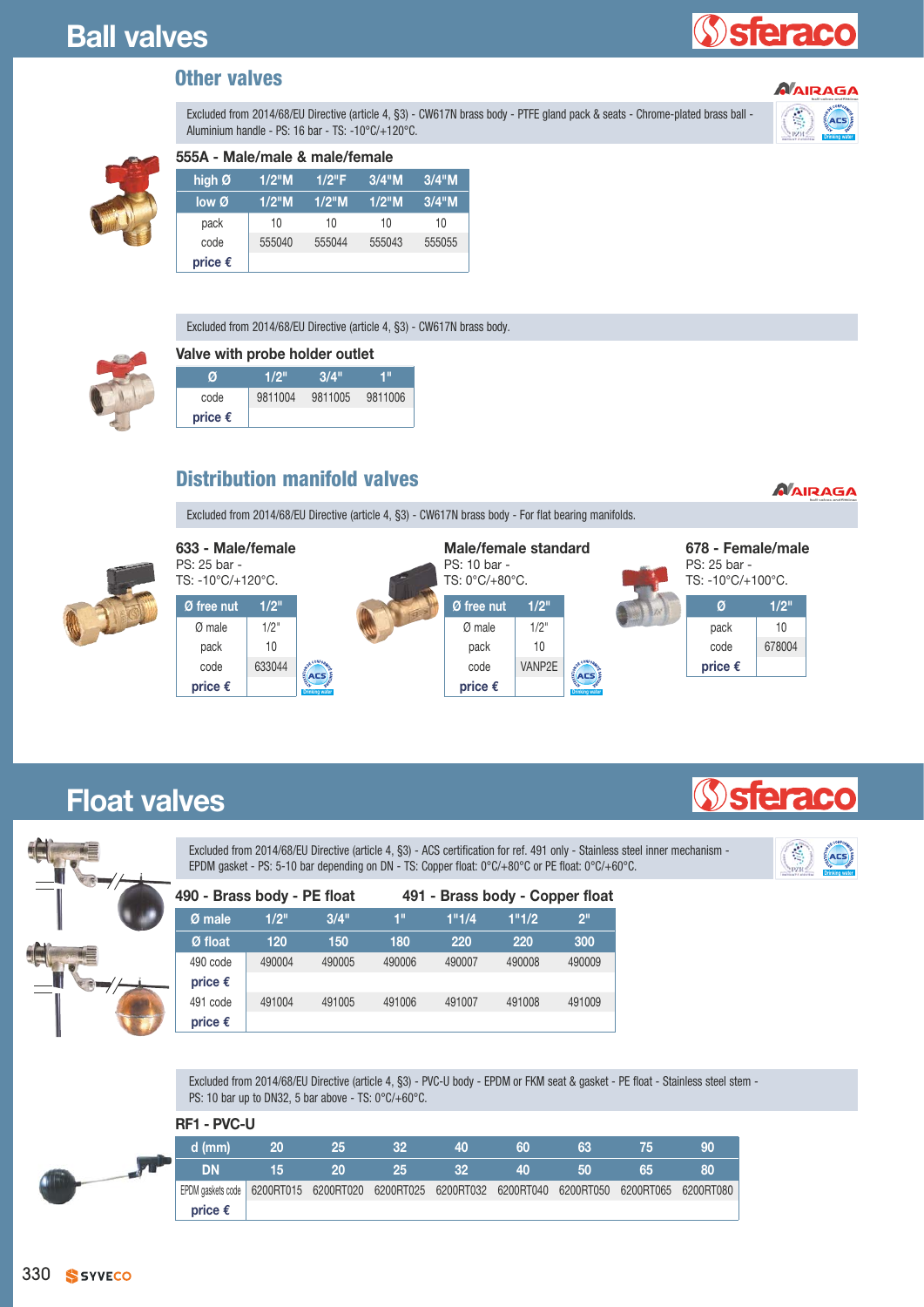# **Gate valves**





| Excluded from 2014/68/EU Directive (article 4, §3) - EPDM gland pack - Full bore - Non-rising stem - PS: 16 bar - TS: -10°C/+80°C - |  |
|-------------------------------------------------------------------------------------------------------------------------------------|--|
| Incomplete tightness: loss factor 0,5%.                                                                                             |  |

| 102 - Brass      |         |        |         |         |                |        |                 |                       |        |        |             |
|------------------|---------|--------|---------|---------|----------------|--------|-----------------|-----------------------|--------|--------|-------------|
| Ø                | $1/4$ " | 3/8"   | $1/2$ " | $3/4$ " | $\blacksquare$ |        | $1"1/4$ $1"1/2$ | $\sim$ 2 <sup>1</sup> | 2"1/2  | - 3"   | $4^{\rm m}$ |
| code             | 102002  | 102003 | 102004  | 102005  | 102006         | 102007 | 102008          | 102009                | 102010 | 102011 | 102012      |
| price $\epsilon$ |         |        |         |         |                |        |                 |                       |        |        |             |



|  | 146 - Bronze body - Brass gate & inner parts |  |  |  |  |  |  |
|--|----------------------------------------------|--|--|--|--|--|--|
|--|----------------------------------------------|--|--|--|--|--|--|

| Ø                | $1/A$ <sup>11</sup> | 3/8"   | 1/2"   | 3/4"   | чш     | 1"1/4  | 1"1/2  | וומ    | 2"1/2  | $\Omega$ | $A^{\text{II}}$ |
|------------------|---------------------|--------|--------|--------|--------|--------|--------|--------|--------|----------|-----------------|
| code             | 146002              | 146003 | 146004 | 146005 | 146006 | 146007 | 146008 | 146009 | 146010 | 146011   | 146012          |
| price $\epsilon$ |                     |        |        |        |        |        |        |        |        |          |                 |

*NAIRAGA* 

Excluded from 2014/68/EU Directive (article 4, §3) - Bronze body - CW617N brass gate & bonnet - Metal-metal tightness - PTFE stem gasket - Full bore - Quick closing - PS: 16 bar up to 2", 10 bar above - TS: -10°C/+110°C.



| 140 - Bronze - Quick closing |  |  |
|------------------------------|--|--|
|------------------------------|--|--|

|                  | 3/8"   | 1/2"   | 3/4"   | ЧЩ     | 1"1/4  | 1"1/2  | $\sum_{i=1}^{n}$ | 2"1/2  | ופ     | 4"     |
|------------------|--------|--------|--------|--------|--------|--------|------------------|--------|--------|--------|
| code             | 140003 | 140004 | 140005 | 140006 | 140007 | 140008 | 140009           | 140010 | 140011 | 140012 |
| price $\epsilon$ |        |        |        |        |        |        |                  |        |        |        |

# **Needle valve**

**482 - Bronze** 

Excluded from 2014/68/EU Directive (article 4, §3) - B62 Bronze body - Brass hat, needle & seat - PS: 25 bar - TS: -10°C/+180°C.



| <b>TULE - DIVILE</b> |        |        |        |        |  |  |  |  |  |  |
|----------------------|--------|--------|--------|--------|--|--|--|--|--|--|
| Ø                    | 1/4"   | 3/8"   | 1/2"   | 3/4"   |  |  |  |  |  |  |
| code                 | 482002 | 482003 | 482004 | 482005 |  |  |  |  |  |  |
| price $\epsilon$     |        |        |        |        |  |  |  |  |  |  |

# **Globe valves**

2014/68/EU Directive N°0497 - Risk category III / module H - For fluids of group 2 - B62 Bronze body - Brass globe & bonnet - 2014/68/EU Directive N°0497 - Risk category III / module H - For fluids of group 2 - B62 Bronze body - Brass globe & bonnet - **CC**<br>PTFE gland pack - PS: 16 bar - TS: -10°C/+110°C.



| 460 - Bronze - Metal-metal tightness |        |        |        |        | 462 - Bronze - PTFE tightness |        |        |                 |
|--------------------------------------|--------|--------|--------|--------|-------------------------------|--------|--------|-----------------|
| Ø                                    | 1/4"   | 3/8"   | 1/2"   | 3/4"   | 1"                            | 1"1/4  | 1"1/2  | 2 <sup>II</sup> |
| 460 code                             | 460002 | 460003 | 460004 | 460005 | 460006                        | 460007 | 460008 | 460009          |
| price $\epsilon$                     |        |        |        |        |                               |        |        |                 |
| 462 code                             | 462002 | 462003 | 462004 | 462005 | 462006                        | 462007 | 462008 | 462009          |
| price $\epsilon$                     |        |        |        |        |                               |        |        |                 |

2014/68/EU Directive N°0497 - Risk category III / module H - For fluids from group 2 - B62 Bronze body - F316L globe - 2014/68/EU Directive N°0497 - Risk category III / module H - For fluids from group 2 - B62 Bronze body - F316L globe -<br>Brass union bonnet - PS: 25 bar - TS: -10°C/+180°C.



Excluded from 2014/68/EU Directive (article 4, §3) - For fluids from group 2 - Brass body up to Ø 2", cast iron body above - PS: 10 bar - TS: -10°C/+100°C.



#### **430 - Perfection valve**

| .                | .      |        |        |        |          |        |
|------------------|--------|--------|--------|--------|----------|--------|
| Ø                | 3/4"   | 1"1/2  | ייפ    | 2"1/2  | $\Omega$ | 4"     |
| code             | 430005 | 430008 | 430009 | 430010 | 430011   | 430012 |
| price $\epsilon$ |        |        |        |        |          |        |



**Sieraco** 

**Sieraco**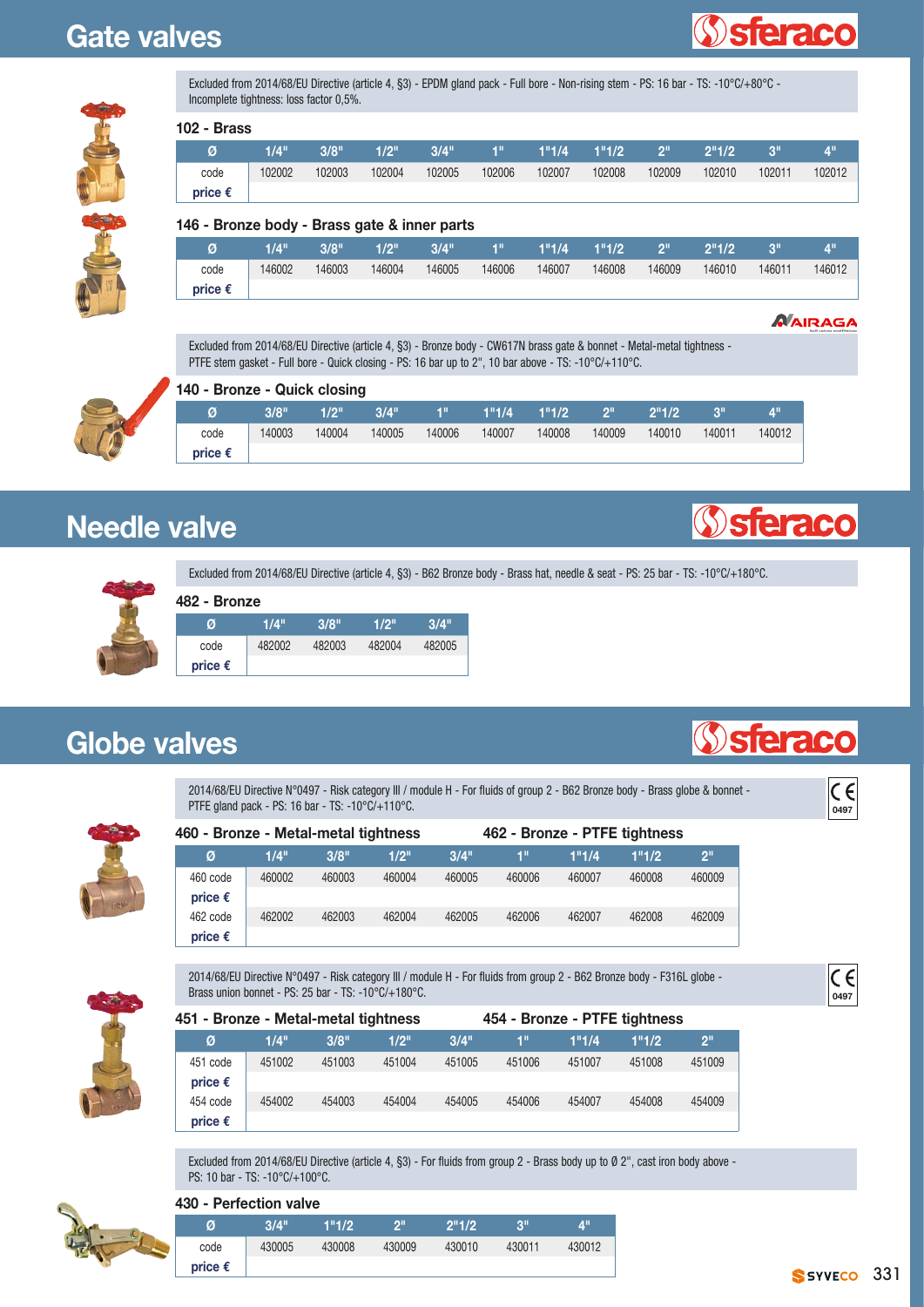# **Bibcock valves**

**Drinking water**

**Drinking water**

# **sferaco**

#### **Brass**

Excluded from 2014/68/EU Directive (article 4, §3) - CW617N brass body - Chrome-plated brass ball - Provided with hose connection.



#### **696 - Nickel-plated brass**  With red steel lever -

PS: 16 bar - TS: 0°C/+60°C.

|    | Ø                | 1/2"   | 3/4"   | 3/4"   |
|----|------------------|--------|--------|--------|
|    | outlet           | 3/4"   | 3/4"   | 1"     |
|    | hose             | 19     | 19     | 20,4   |
| ij | pack             | 8      | 12     | 8      |
|    | code             | 696045 | 696055 | 696056 |
|    | price $\epsilon$ |        |        |        |



#### **6961 - Nickel-plated brass**  With butterfly handle - PS: 16 bar - TS: 0°C/+60°C.

**682 A - Plain brass** With red steel lever -

| Ø                | 1/2"   | 3/4"   | 3/4"   |
|------------------|--------|--------|--------|
| outlet           | 3/4"   | 3/4"   | 1"     |
| hose             | 19     | 19     | 20,4   |
| pack             | 8      | 12     | 8      |
| code             | 696145 | 696155 | 696156 |
| price $\epsilon$ |        |        |        |



| Ø      | 1/2" | 1/2" | 3/4" | 3/4" | 1"    |
|--------|------|------|------|------|-------|
| outlet | 3/4" | 3/4" | 3/4" | 1"   | 1"1/4 |
| hose   | 15   | 17   | 19   | 22   | 26    |
| pack   | 10   | 10   | 10   | 10   | 4     |

code 682045 682046 682055 682056 682067

# **680 - Tampered head drive**

Nickel-plated brass - PS: 16 bar - TS: 0°C/+60°C.



**Drinking water**

**price €**

#### **Ø 1/2" 3/4"** outlet 3/4" 3/4" hose 19 19 code 680045 680055 **price €**



#### *ø*  $\overline{1/2}$ "  $\overline{3/4}$ "  $\overline{3/4}$ "  $\overline{3/4}$ "  $\overline{3/4}$ "  $\overline{3/4}$ "  $\overline{3/4}$ "  $\overline{3/4}$ "  $\overline{3/4}$ "  $\overline{3/4}$ "  $\overline{3/4}$ "  $\overline{3/4}$ "  $\overline{3/4}$ "  $\overline{3/4}$ "  $\overline{3/4}$ "  $\overline{3/4}$ "  $\overline{3/4}$ "  $\overline{3/4}$ " **1345 - Brushed brass**  PS: 10 bar - TS: 0°C/+60°C.

| 17      | 17      | 21      |
|---------|---------|---------|
| 1345045 | 1345055 | 1345056 |
|         |         |         |
|         |         |         |

#### *NAIRAGA*

*NAIRAGA* 







| outlet           | 3/4"   |
|------------------|--------|
| hose             | 16     |
| code             | 698045 |
| price $\epsilon$ |        |

#### **695 - Watering box**

With angle brass ball valve -

| Ø                | 15           | 20     |  |
|------------------|--------------|--------|--|
| male outlet      | 3/4"         | 1"     |  |
| female hose      | $3/4$ "+1/2" | 3/4"   |  |
| code             | 695015       | 695020 |  |
| price $\epsilon$ |              |        |  |

## **Stainless steel**

Excluded from 2014/68/EU Directive (article 4, §3) - CF8M stainless steel body & ball - Provided with stainless steel hose connection.

**RJ - Stainless steel - S-First**

| PS: 16 bar - TS: -10°C/+150°C. |             |      |      |
|--------------------------------|-------------|------|------|
| Ø                              | 1/2"        | 3/4" | 4 !! |
| outlet                         | 3/4"        | 3/4" | 1"   |
| code                           | <b>RJ15</b> | RJ20 | RJ25 |
| price $\epsilon$               |             |      |      |



|  | Stainless steel |  |
|--|-----------------|--|
|  |                 |  |

**795 - Stainless steel**  PS: 16 bar - TS: -10°C/+150°C.

| Ø                | 1/2"   | 3/4"   |
|------------------|--------|--------|
| outlet           | 3/4"   | 3/4"   |
| hose             | 19     | 19     |
| code             | 795045 | 795055 |
| price $\epsilon$ |        |        |

|  | Drinking water |
|--|----------------|
|  |                |
|  |                |
|  |                |

#### **699 - Nickel-plated brass**  With locking device -

**696 - Nickel-plated brass** 

With blue steel lever - PS: 16 bar - TS: 0°C/+60°C. **Ø 3/4"** outlet 3/4" hose  $\vert$  19 pack  $12$ code 696255

**price €** 

PS: 16 bar - TS: -10°C/+60°C.

|                 | Ø                | 1/2"   | 3/4"   |
|-----------------|------------------|--------|--------|
|                 | outlet           | 3/4"   | 3/4"   |
|                 | hose             | 19     | 19     |
| <b>ALBANDTA</b> | code             | 699045 | 699055 |
| er              | price $\epsilon$ |        |        |

With brass butterfly handle - PS: 16 bar - TS: 0°C/+60°C.

**681 A - Plain brass** 

**Ø 1/2"** outlet 3/4" hose  $\vert$  17

**Drinking water** pack  $\vert$  10 code 681045 **price €**

#### **698 - Anti-frost**

Chrome-plated brass - PS: 20 bar - TS: -10°C/+90°C.

**Ø 1/2"**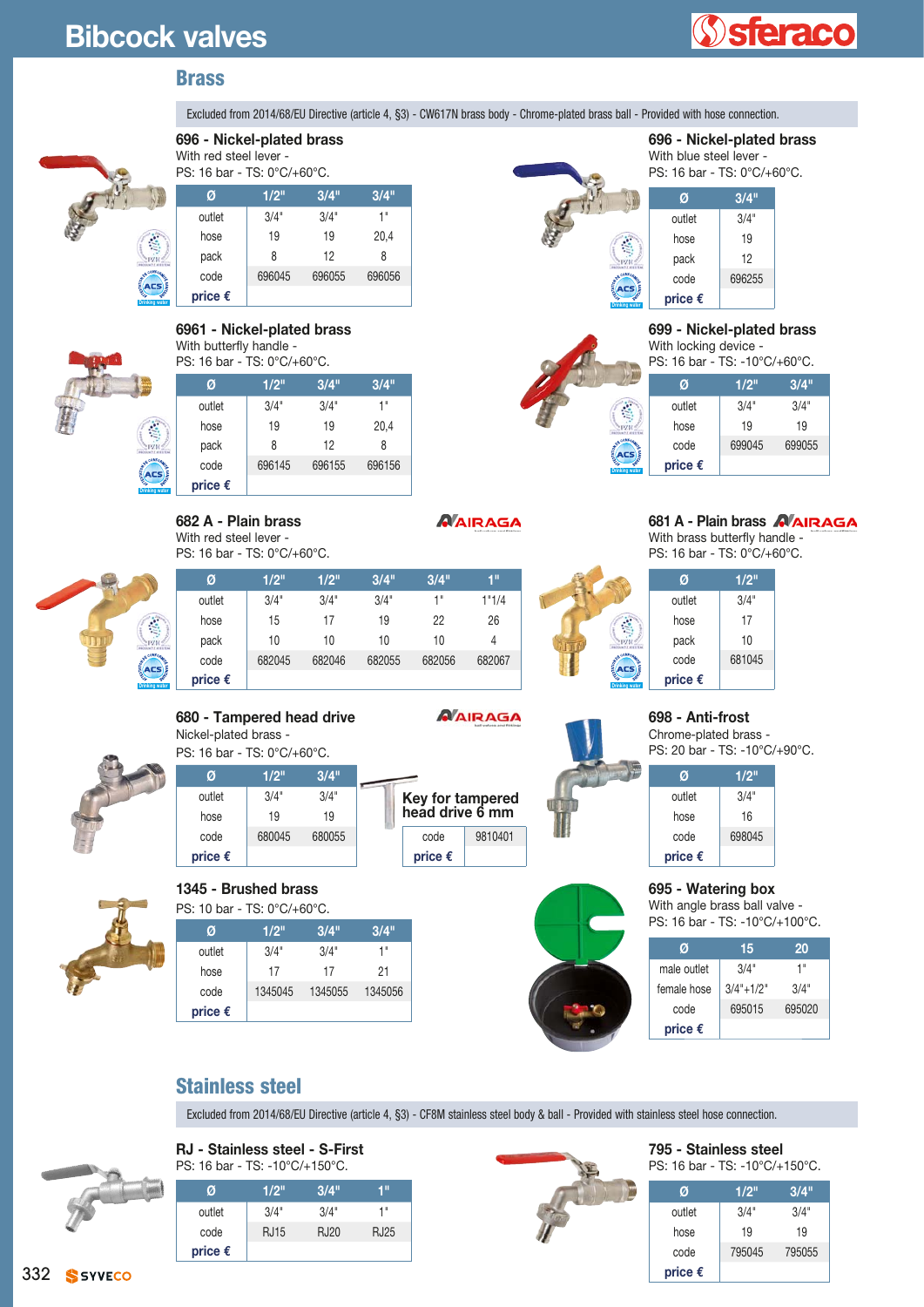# **Check valves**

## **Spring**



Excluded from 2014/68/EU Directive (article 4, §3) - CW617N brass body - NBR seat - TS: -10°C/+100°C (except 303, 328, Excluded from 2014/66/ED Difective (article 4, §3) - GWO F/N Diass Dody - NBR seat - 15: -10°C/+100°C (except 303, 326,<br>317 & 316: -10°C/+110°C).



**Sferaco** 

**Barber**<sup>o</sup>

#### **306 - PN16 - Nylon clack**

| Ø                | 3/8"   | 1/2"   | 3/4"   | 1"     | 1"1/4  | 1"1/2  | 2 <sup>11</sup> | 2"1/2  | 3"     | $4^{\mathrm{th}}$ |
|------------------|--------|--------|--------|--------|--------|--------|-----------------|--------|--------|-------------------|
| PS (bar)         | 16     | 16     | 16     | 16     | 10     | 10     | 10              |        |        |                   |
| pack             | $10*$  | $10*$  | $10*$  | 10     | 10     | 10     | 10              |        |        |                   |
| code             | 306003 | 306004 | 306005 | 306006 | 306007 | 306008 | 306009          | 306010 | 306011 | 306012            |
| price $\epsilon$ |        |        |        |        |        |        |                 |        |        |                   |

#### **303 - PN16 - Nylon clack**



| Ø                | 3/8"   | 1/2"   | 3/4"   | 1"     | 1"1/4  | 1"1/2  | 2 <sup>11</sup> | 2 <sup>n</sup> 1/2 | 3 <sup>''</sup> | <b>A"</b> |
|------------------|--------|--------|--------|--------|--------|--------|-----------------|--------------------|-----------------|-----------|
| PS (bar)         | 16     | 16     | 16     | 16     | 10     | 10     | 10              |                    |                 |           |
| pack             | $10*$  | $10*$  | $8*$   | 8      | 6      | 4      |                 |                    |                 |           |
| code             | 303003 | 303004 | 303005 | 303006 | 303007 | 303008 | 303009          | 303010             | 303011          | 303012    |
| price $\epsilon$ |        |        |        |        |        |        |                 |                    |                 |           |



#### **307 - PN25 - Brass clack**

| Ø                | 3/8"   | 1/2"   | $3/4$ " | 1"     | 1"1/4  | 1"1/2  | $\sqrt{2^{11}}$ | 2"1/2  | 3"     | 4 <sup>11</sup> |
|------------------|--------|--------|---------|--------|--------|--------|-----------------|--------|--------|-----------------|
| PS (bar)         | -25    | -25    | 25      | 25     | 18     | 18     | 18              | 12     | 12     |                 |
| pack             | 10     | 10     | 10      | 10     | 10     | 10     | 10 <sup>1</sup> |        |        |                 |
| code             | 307003 | 307004 | 307005  | 307006 | 307007 | 307008 | 307009          | 307010 | 307011 | 307012          |
| price $\epsilon$ |        |        |         |        |        |        |                 |        |        |                 |



| 305 - Europa <sup>®</sup> PN25 - Brass clack |        |        |         |        |        |        |                 |                    |        |                 |
|----------------------------------------------|--------|--------|---------|--------|--------|--------|-----------------|--------------------|--------|-----------------|
| Ø                                            | 3/8"   | 1/2"   | $3/4$ " | 'n     | 1"1/4  | 1"1/2  | 2 <sup>11</sup> | 2 <sup>n</sup> 1/2 | 3"     | 4 <sup>11</sup> |
| PS (bar)                                     | 25     | 25     | 25      | 25     | 18     | 18     | 18              | 12                 | 12     | 12              |
| pack                                         | 10     | 10     | 8       | 6      | 4      | 4      |                 |                    |        |                 |
| code                                         | 305003 | 305004 | 305005  | 305006 | 305007 | 305008 | 305009          | 305010             | 305011 | 305012          |
| price $\epsilon$                             |        |        |         |        |        |        |                 |                    |        |                 |

مدنات

#### **315 - Roma® PN25 - Heavy model with drainer** Stainless steel 304 inner parts - 2 brass drainer caps - FKM gasket.

| Ø                | 3/8"   | 1/2"   | 3/4"   | ŦП     | 1"1/4  | 1"1/2  | 2 <sup>II</sup> |
|------------------|--------|--------|--------|--------|--------|--------|-----------------|
| PS (bar)         | 25     | 25     | 25     | 25     | 18     | 18     | 18              |
| pack             | 10     | 10     | 8      | 6      | 4      |        |                 |
| code             | 315003 | 315004 | 315005 | 315006 | 315007 | 315008 | 315009          |
| price $\epsilon$ |        |        |        |        |        |        |                 |



| 328 - Male/male - Nylon clack |        |        |        | Barberi |
|-------------------------------|--------|--------|--------|---------|
| Ø                             | 3/8"   | 1/2"   | 3/4"   | 1"      |
| PS (bar)                      | 16     | 16     | 16     | 16      |
| pack                          | 10     | 10     | 8      | 8       |
| code                          | 328003 | 328004 | 328005 | 328006  |
| price $\epsilon$              |        |        |        |         |

**317 - Male/female - Nylon clack**



| 316 - Female/male - Nylon clack Barberi |  |
|-----------------------------------------|--|
|-----------------------------------------|--|

| Ø                | 3/8"   | 1/2"   | 3/4"   | 1"     |
|------------------|--------|--------|--------|--------|
| PS (bar)         | 16     | 16     | 16     | 16     |
| pack             | 10     | 10     | 8      | 8      |
| code             | 316003 | 316004 | 316005 | 316006 |
| price $\epsilon$ |        |        |        |        |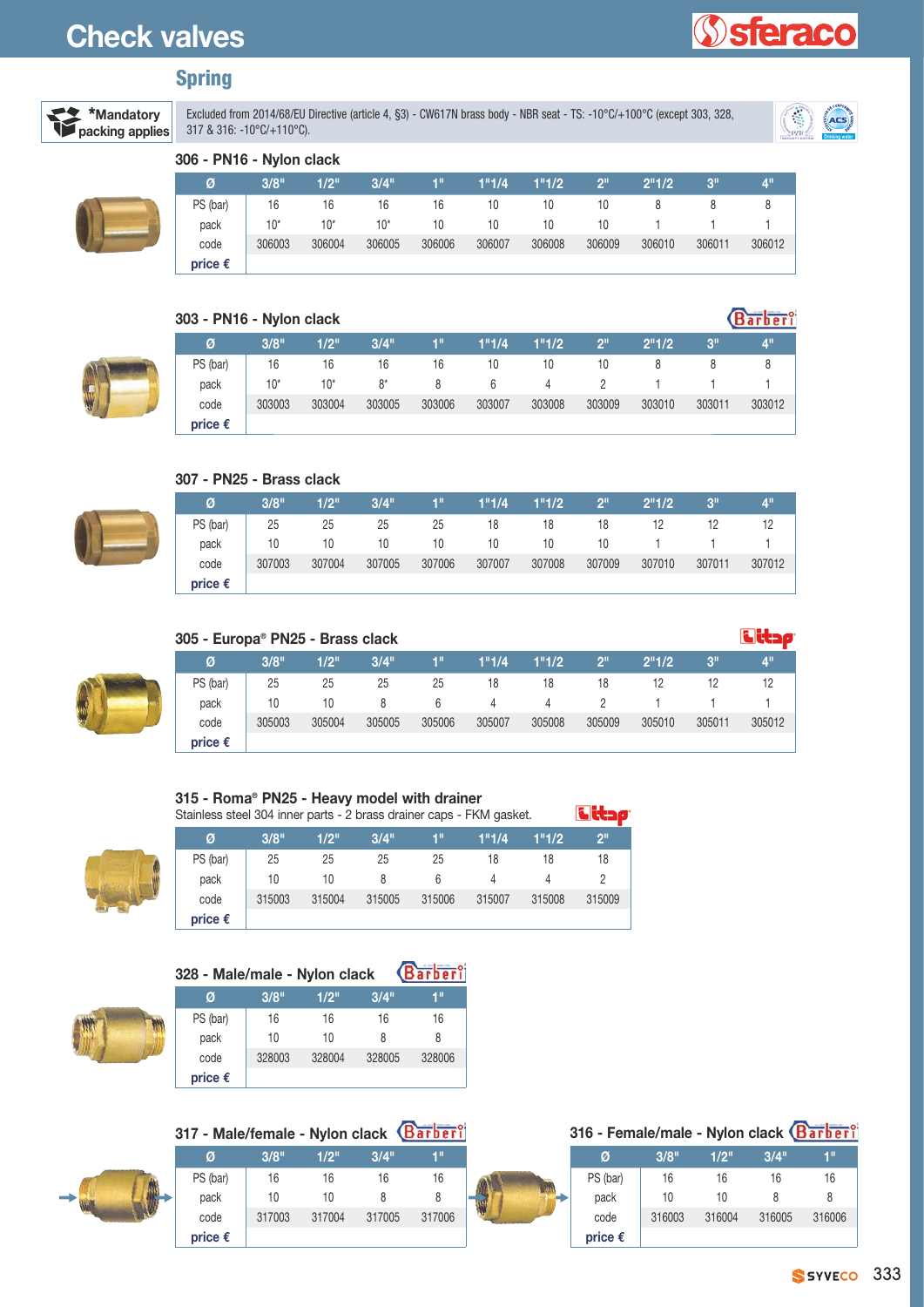# **Check valves**



**0497**

 $\overline{\epsilon}$ 

#### **Swing**



| 301 - Metal seat<br>$TS:0^{\circ}C/+90^{\circ}C$ . |        |        |         |        | <b>302 - EPDM seat for 3/8" to 2" - NBR seat for 2"1/2 to 4"</b><br>$TS: 0^{\circ}C/+60^{\circ}C$ . |        |                 |        |        |        |  |
|----------------------------------------------------|--------|--------|---------|--------|-----------------------------------------------------------------------------------------------------|--------|-----------------|--------|--------|--------|--|
| Ø                                                  | 3/8"   | 1/2"   | $3/4$ " | 1"     | 1"1/4                                                                                               | 1"1/2  | 2 <sup>11</sup> | 2"1/2  | 3"     | 4"     |  |
| PS (bar)                                           | 10     | 10     | 10      | 10     | 10                                                                                                  | 10     | 10              | 10     | 10     | 10     |  |
| pack                                               | 16     | 16     | 15      | 10     | 8                                                                                                   | 5      |                 |        |        |        |  |
| 301 code                                           | 301003 | 301004 | 301005  | 301006 | 301007                                                                                              | 301008 | 301009          | 301010 | 301011 | 301012 |  |
| 302 code                                           | 302003 | 302004 | 302005  | 302006 | 302007                                                                                              | 302008 | 302009          | 302010 | 302011 | 302012 |  |
| price $\epsilon$                                   |        |        |         |        |                                                                                                     |        |                 |        |        |        |  |

Excluded from 2014/68/EU Directive (article 4, §3) - CW617N brass body - PS: 10 bar for fig. 301 & 302 - PS: 16 bar for fig. 321 & 322.



| 321 - Metal seat<br>TS: 0°C/+90°C. |        |        |        | $322$ - EPDM seat for 3/8" to 2"<br>TS: 0°C/+60°C. |        |        |                 |  |  |  |  |
|------------------------------------|--------|--------|--------|----------------------------------------------------|--------|--------|-----------------|--|--|--|--|
| Ø                                  | 3/8"   | 1/2"   | 3/4"   | 1"                                                 | 1"1/4  | 1"1/2  | 2 <sup>II</sup> |  |  |  |  |
| PS (bar)                           | 16     | 16     | 16     | 16                                                 | 16     | 16     | 16              |  |  |  |  |
| pack                               | 10     | 20     | 15     | 10                                                 | 8      | 5      |                 |  |  |  |  |
| 321 code                           | 321003 | 321004 | 321005 | 321006                                             | 321007 | 321008 | 321009          |  |  |  |  |
| 322 code                           | 322003 | 322004 | 322005 | 322006                                             | 322007 | 322008 | 322009          |  |  |  |  |
| price $\epsilon$                   |        |        |        |                                                    |        |        |                 |  |  |  |  |

#### **Vertical lift**

2014/68/EU Directive N°0497 - Risk category III / module H - B62 Bronze body - CW614N Brass union cap up to 1"1/2, B62 bronze above - F316L seat - PS: 25 bar - TS: -10°C/+180°C.



| Ø                | 1/4"   |
|------------------|--------|
| 350 code         | 350002 |
| price $\epsilon$ |        |

| 350 - Bronze - Metal-metal tightness |        |        |        |        | 354 - Bronze - PTFE tightness |        |        |        |  |  |
|--------------------------------------|--------|--------|--------|--------|-------------------------------|--------|--------|--------|--|--|
| Ø                                    | 1/4"   | 3/8"   | 1/2    | 3/4"   | 1"                            | 1"1/4  | 1"1/2  | ייפ    |  |  |
| 350 code                             | 350002 | 350003 | 350004 | 350005 | 350006                        | 350007 | 350008 | 350009 |  |  |
| price €                              |        |        |        |        |                               |        |        |        |  |  |
| 354 code                             | 354002 | 354003 | 354004 | 354005 | 354006                        | 354007 | 354008 | 354009 |  |  |

#### **Foot valves**

**price €**

Excluded from 2014/68/EU Directive (article 4, §3) - CW617N brass body.

#### **311 - Nylon clack** Stainless steel F304 strainer - NBR gasket - TS: 0°C/+65°C.

| <b>UTT - INVIDIT UIGUN</b> OLGITILOSS SLOCIT JUT SITGITICI - INDIT YASKOL - TO. U U/TUJ O. |        |        |        |        |                |                 |        |        |        |
|--------------------------------------------------------------------------------------------|--------|--------|--------|--------|----------------|-----------------|--------|--------|--------|
| Ø                                                                                          | 1/2"   | 3/4"   | 1"     | 1"1/4  | 1"1/2          | 2 <sup>II</sup> | 2"1/2  | 3"     | 4"     |
| PS (bar)                                                                                   | 16     | 16     | 16     | 10     | 10             | 10              |        |        |        |
| pack                                                                                       | 10     | 8      | 8      | -6     | $\overline{4}$ | $\overline{2}$  |        |        |        |
| code                                                                                       | 311004 | 311005 | 311006 | 311007 | 311008         | 311009          | 311010 | 311011 | 311012 |
| price $\epsilon$                                                                           |        |        |        |        |                |                 |        |        |        |



#### **310 - Nylon clack** Stainless steel F304 strainer - NBR gasket - TS: -10°C/+110°C.

| Ø                | 3/8"   | 1/2"   | 3/4"   | 4"     | 1"1/4  | 1"1/2          | 2 <sup>n</sup> | 2"1/2  | 3"     |        |
|------------------|--------|--------|--------|--------|--------|----------------|----------------|--------|--------|--------|
| PS (bar)         | 16     | 16     | 16     | 16     | 10     | 10             | 10             |        |        |        |
| pack             | 10     | 10     | 8      | 8      | 6      | $\overline{4}$ |                |        |        |        |
| code             | 310003 | 310004 | 310005 | 310006 | 310007 | 310008         | 310009         | 310010 | 310011 | 310012 |
| price $\epsilon$ |        |        |        |        |        |                |                |        |        |        |

**304 - Full brass** CW617N brass strainer - NBR gasket - TS: 0°C/+90°C.

| Ø                | 1/2"   | 3/4"   | 48     | 1"1/4  | 1"1/2  | $2^{\mathrm{m}}$ | 2"1/2  | 3 <sup>11</sup> | ΔW     |
|------------------|--------|--------|--------|--------|--------|------------------|--------|-----------------|--------|
| PS (bar)         | 10     | 10     | 10     |        |        |                  | 6      |                 |        |
| pack             | 12     | 16     | 15     | 10     | 5      |                  |        |                 |        |
| code             | 304004 | 304005 | 304006 | 304007 | 304008 | 304009           | 304010 | 304011          | 304012 |
| price $\epsilon$ |        |        |        |        |        |                  |        |                 |        |

#### **Strainer baskets**

#### Excluded from 2014/68/EU Directive (article 4, §3).

| 392 - Nylon threaded end - Stainless steel F304 screen<br>391 - Full stainless steel F316<br>TS: 0°C/+95°C.<br>TS: 0°C/+150°C. |        |        |        |        |        |        |                 |        |        |                 |
|--------------------------------------------------------------------------------------------------------------------------------|--------|--------|--------|--------|--------|--------|-----------------|--------|--------|-----------------|
| Ø                                                                                                                              | 3/8"   | 1/2"   | 3/4"   | 1"     | 1"1/4  | 1"1/2  | 2 <sup>11</sup> | 2"1/2  | 3"     | 4 <sup>11</sup> |
| mesh (mm)                                                                                                                      |        |        |        |        |        |        |                 |        |        |                 |
| 392 code                                                                                                                       | 392003 | 392004 | 392005 | 392006 | 392007 | 392008 | 392009          | 392010 | 392011 | 392012          |
| price $\epsilon$                                                                                                               |        |        |        |        |        |        |                 |        |        |                 |
| mesh (mm)                                                                                                                      | 1.1    | 1.1    | 1.1    | 1.1    | 1.1    | 1.1    | 1.1             | 1.6    | 1.6    | 1.6             |
| 391 code                                                                                                                       | 391003 | 391004 | 391005 | 391006 | 391007 | 391008 | 391009          | 391010 | 391011 | 391012          |
| price $\epsilon$                                                                                                               |        |        |        |        |        |        |                 |        |        |                 |



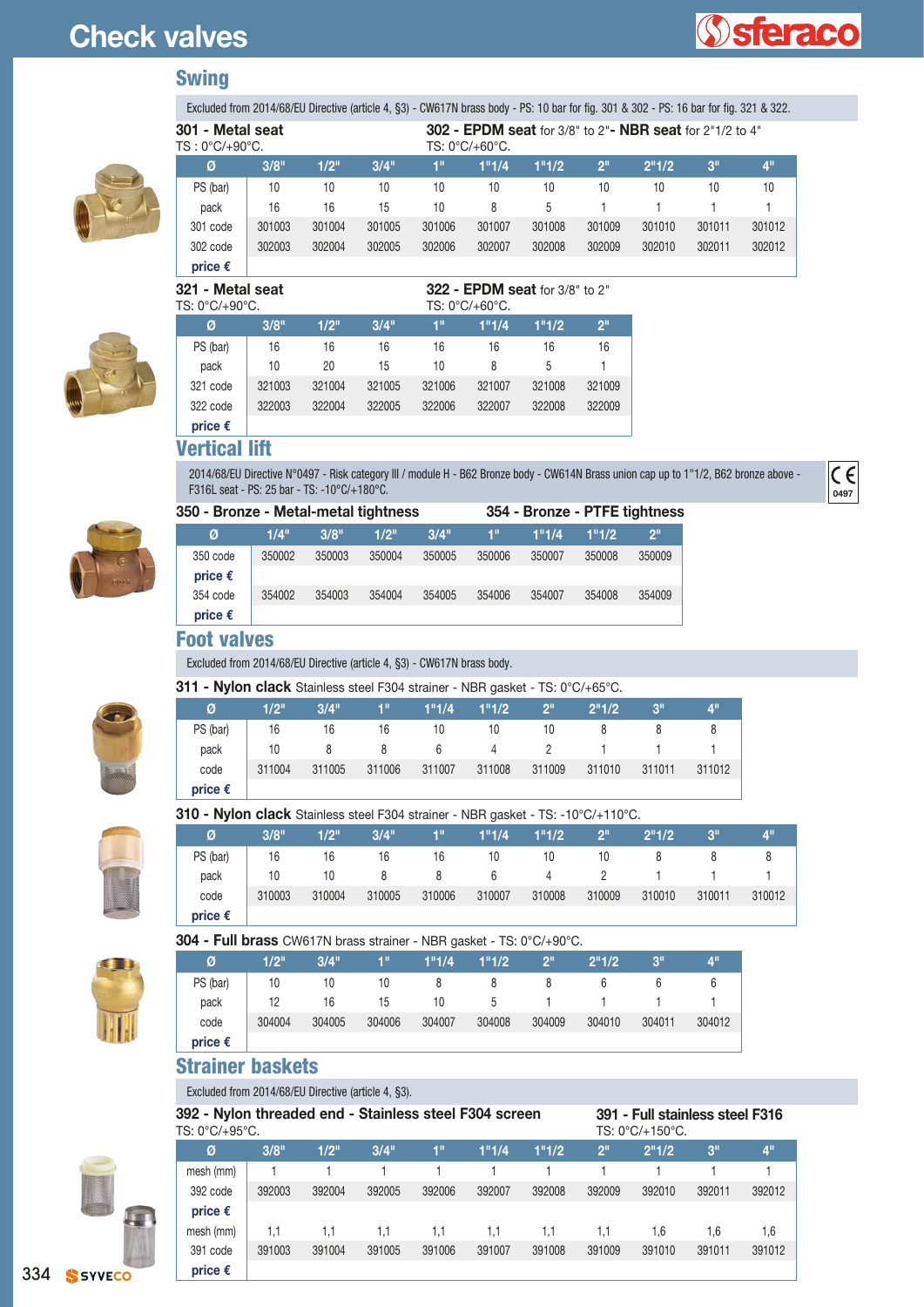# **Y-strainers**





**sterac** 



## **206 - Brass**

Mesh 0,85 mm - TS: -10°C/+120°C.

| Ø                | 3/8"   | 1/2"   | 3/4"   | 48.    | 1"1/4  | 1"1/2  | ااو ا  | 2"1/2  |
|------------------|--------|--------|--------|--------|--------|--------|--------|--------|
| code             | 206003 | 206004 | 206005 | 206006 | 206007 | 206008 | 206009 | 206010 |
| price $\epsilon$ |        |        |        |        |        |        |        |        |

**202 - Bronze** 

**203 - Bronze - Screen for gas**

Mesh 0,4 mm up to 1", 0,5 mm above - TS: -10°C/+110°C

|               | <b>ZUU - DIUILE - JUICEII IUI YA</b> |  |
|---------------|--------------------------------------|--|
| Mesh 0,3 mm - |                                      |  |

*NAIRAGA* 

| Ø                | 3/8"   | 1/2"   | $3/4$ " | <b>M</b> |        | $1"1/4$ $1"1/2$ | $2^{\circ}$ | 2"1/2  | $\sim$ 3" | $\mathcal{A}^{\text{II}}$ |
|------------------|--------|--------|---------|----------|--------|-----------------|-------------|--------|-----------|---------------------------|
| 202 code         | 202003 | 202004 | 202005  | 202006   | 202007 | 202008          | 202009      | 202010 | 202011    | 202012                    |
| 203 code         | 203003 | 203004 | 203005  | 203006   | 203007 | 203008          | 203009      | 203010 | 203011    | 203012                    |
| price $\epsilon$ |        |        |         |          |        |                 |             |        |           |                           |

TS: -10°C/+110°C.



#### **211 - Brass with drain cock**

Mesh 0,85 mm - TS: 0°C/+120°C.

| Ø                | 1/2"   | 3/4" | ИW            | 1"1/4  | 1"1/2  | וופי   |
|------------------|--------|------|---------------|--------|--------|--------|
| code             | 211004 |      | 211005 211006 | 211007 | 211008 | 211009 |
| price $\epsilon$ |        |      |               |        |        |        |



#### **210 - Bronze with drain cock**

Mesh 0,28 mm - TS: -10°C/+110°C.

| Ø                | $1/2$ " | 3/4"   | $4^{\rm H}$ | 1"1/4  | 1"1/2  | ייפו   |
|------------------|---------|--------|-------------|--------|--------|--------|
| code             | 210004  | 210005 | 210006      | 210007 | 210008 | 210009 |
| price $\epsilon$ |         |        |             |        |        |        |

# **PVC & PP valves**

# **CORAPLAX**

## **PVC valves for water**

#### **Ball valves**

Excluded from 2014/68/EU Directive (article 4, §3) - Use: swimming pool, water treatment & distribution - PVC-U body & ball - PP handle - HPDE ball gaskets - EPDM o-ring gaskets - Max. Δp: 3 bar - TS: 0°C/+60°C.



#### **583 - With socket ends**

| $d$ (mm)         | 20     | 25     | 32     | 40     | 50     | 63     | 75     | 90     |
|------------------|--------|--------|--------|--------|--------|--------|--------|--------|
| <b>DN</b>        | 15     | 20     | 25     | 32     | 40     | 50     | 65     | 80     |
| PS (bar)         | 16     | 16     | 16     | 16     | 16     | 16     | 10     | 10     |
| code             | 583020 | 583025 | 583032 | 583040 | 583050 | 583063 | 583075 | 583090 |
| price $\epsilon$ |        |        |        |        |        |        |        |        |



#### **584 - With threaded ends**

| Ø                | 1/2"   | 3/4"   | 411    | 1"1/4  | 1"1/2" | ייפ    | 2"1/2  | 3"     |
|------------------|--------|--------|--------|--------|--------|--------|--------|--------|
| PS (bar)         | 16     | 16     | 16     | 16     | 16     | 16     | 10     | 10     |
| code             | 584004 | 584005 | 584006 | 584007 | 584008 | 584009 | 584010 | 584011 |
| price $\epsilon$ |        |        |        |        |        |        |        |        |

#### **Butterfly valve**



Excluded from 2014/68/EU Directive (article 4, §3) - PVC-U body & disc - EPDM seat - 7 position ABS handle - ISO Pad - Max.  $\Delta p$ : 3 bar - TS: 0°C/+40°C.

#### **1100 - Wafer - Flanged PN10**

| DN               | 65.     | 80      | 100     | 125     | 150     | <b>200</b> |
|------------------|---------|---------|---------|---------|---------|------------|
| PS (bar)         | 10      | 10      | 10      | 10      | h       | 6          |
| code             | 1100065 | 1100080 | 1100100 | 1100125 | 1100150 | 1100200    |
| price $\epsilon$ |         |         |         |         |         |            |